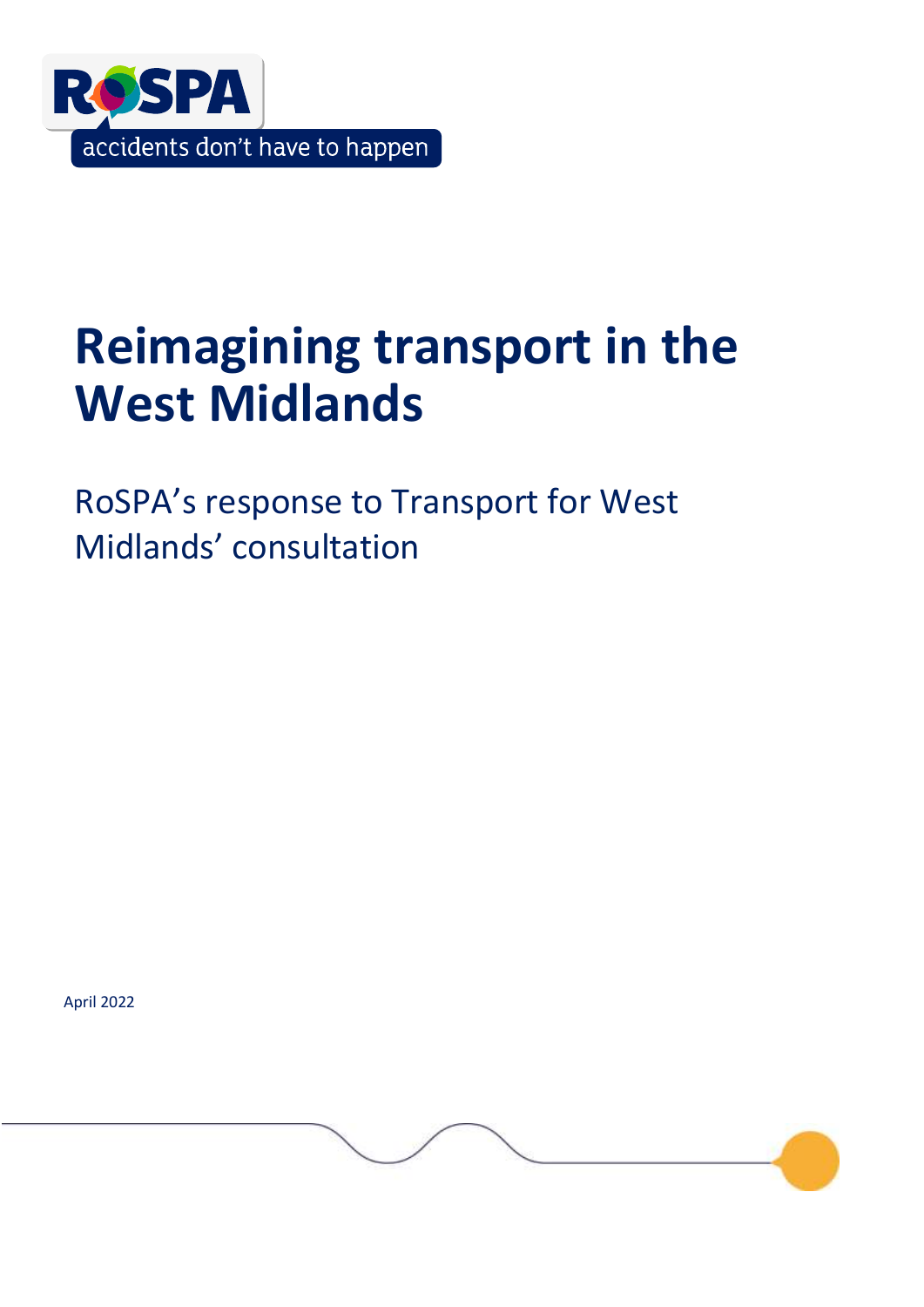

# **Introduction**

This is the response of The Royal Society for the Prevention of Accidents (RoSPA) to Transport for West Midlands' consultation on reimagining transport in the West Midlands. It has been produced following consultation with RoSPA's National Road Safety Committee. We have no objection to our response being reproduced or attributed.

The consultation seeks views on the draft core strategy for the West Midlands' new Local Transport Plan. It proposes a new vision for travel in the West Midlands where people can thrive without having to drive or own a car.

2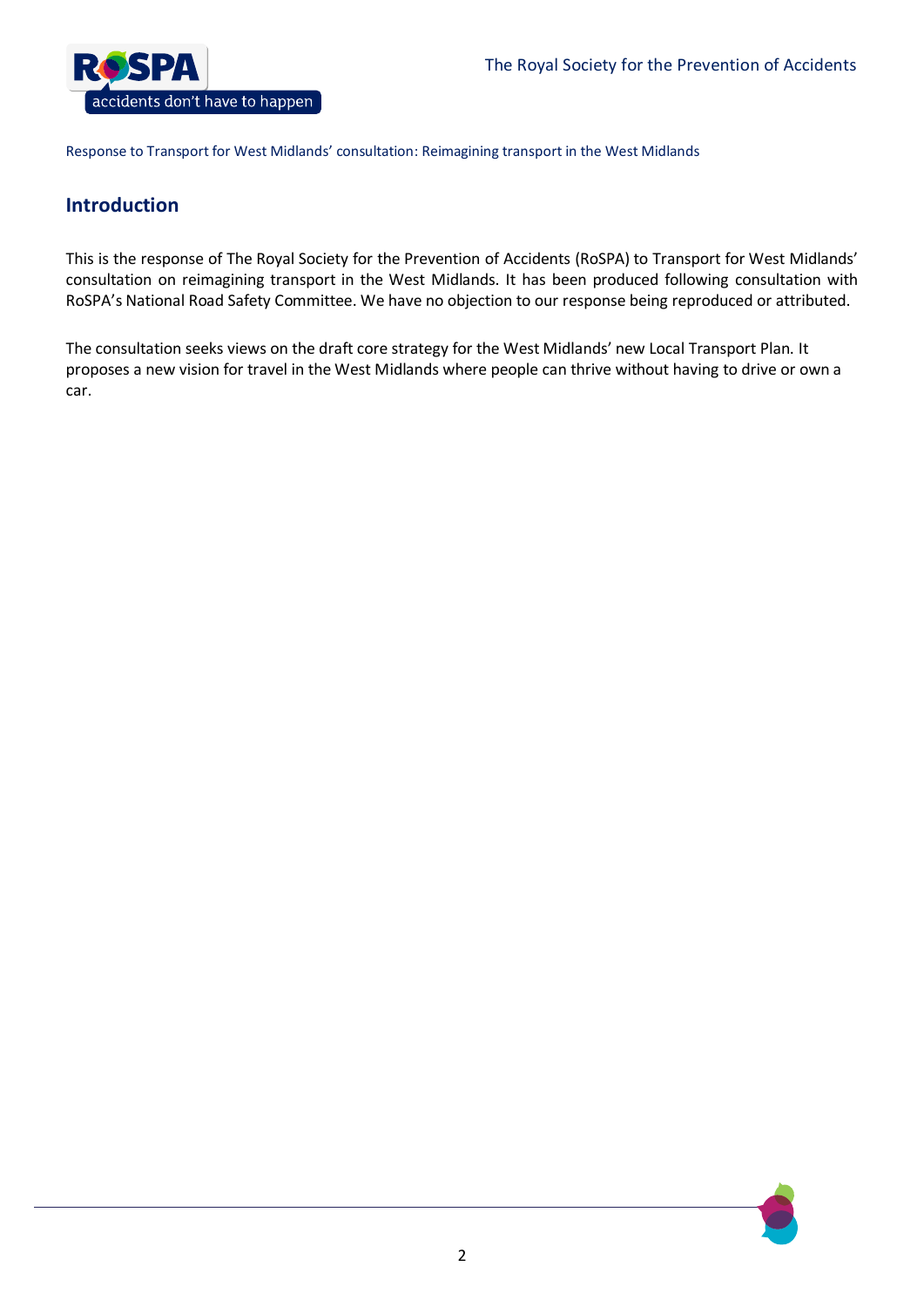

# **About you**

# **You are completing this questionnaire on behalf of:**

Other charity, voluntary or community sector organisation.

# **Please provide details of your organisation:**

The Royal Society for the Prevention of Accidents (RoSPA), the national leading accident prevention charity. Our head office is situated in Edgbaston.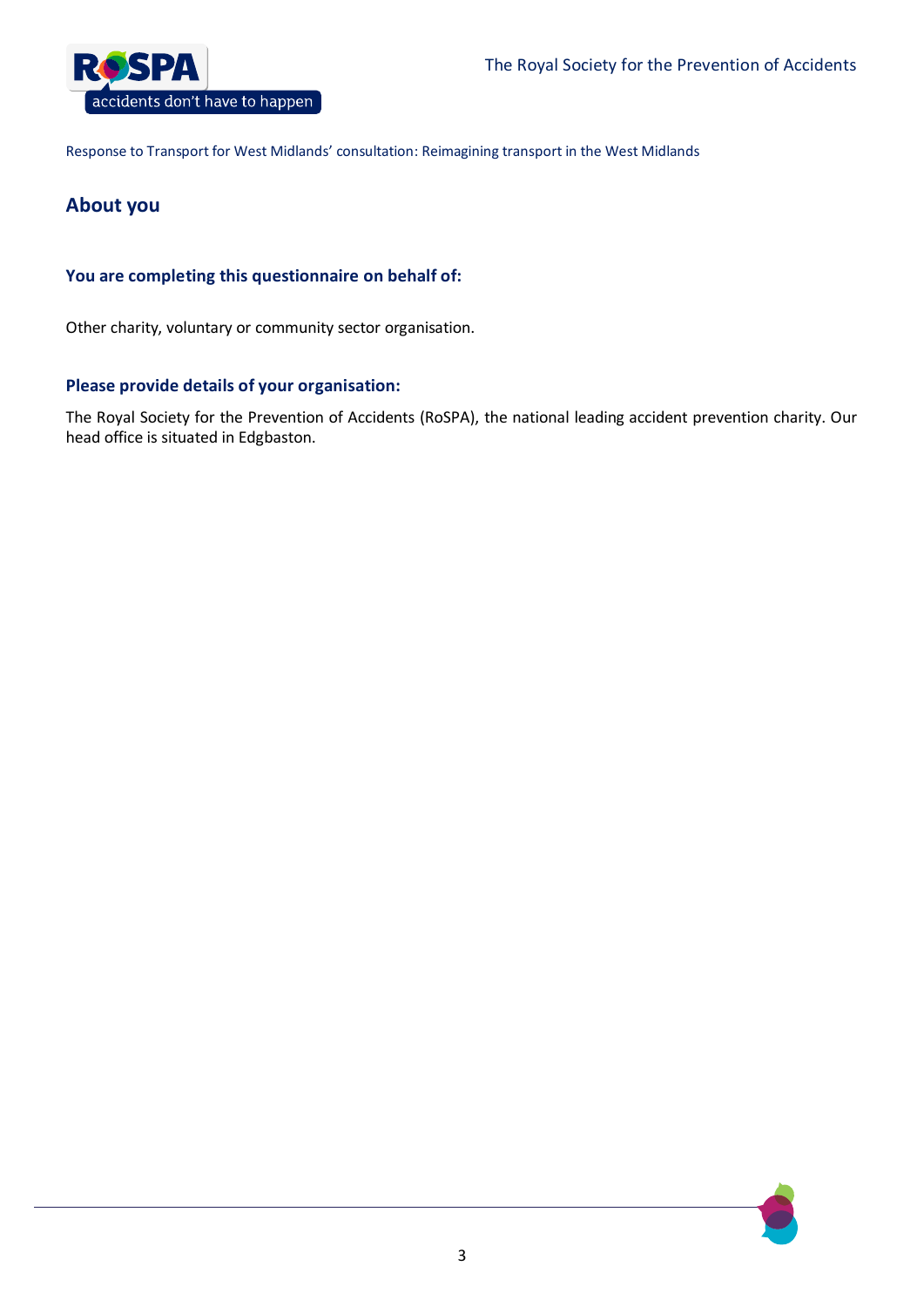

# **Our aims**

# **To what extent do you agree or disagree with our aims as set out in the following sections:**

#### **RoSPA response**

|                                 | Strongly<br>agree         | Agree | Neither agree<br>nor disagree | <b>Disagree</b> | Strongly<br>disagree | Unsure |
|---------------------------------|---------------------------|-------|-------------------------------|-----------------|----------------------|--------|
| for<br>Motives<br>change        | $\boldsymbol{\mathsf{X}}$ |       |                               |                 |                      |        |
| Reimagining<br>transport        | $\boldsymbol{\mathsf{X}}$ |       |                               |                 |                      |        |
| Behaviour<br>change             | X                         |       |                               |                 |                      |        |
| Citizen<br>focussed<br>mobility | X                         |       |                               |                 |                      |        |

# **Overall, to what extent do you agree or disagree with our aims?**

#### **RoSPA response**

Strongly agree.

# **If you have any further comments about our aims; please provide them below:**

#### **RoSPA response**

RoSPA strongly agrees with the motives for change. In particular, we support becoming more active. Changes to our lifestyles, diet and the nature of work have resulted in long-term trends of declining physical activity and increasing obesity. In the West Midlands, many adults are spending less than 30 minutes participating in physical

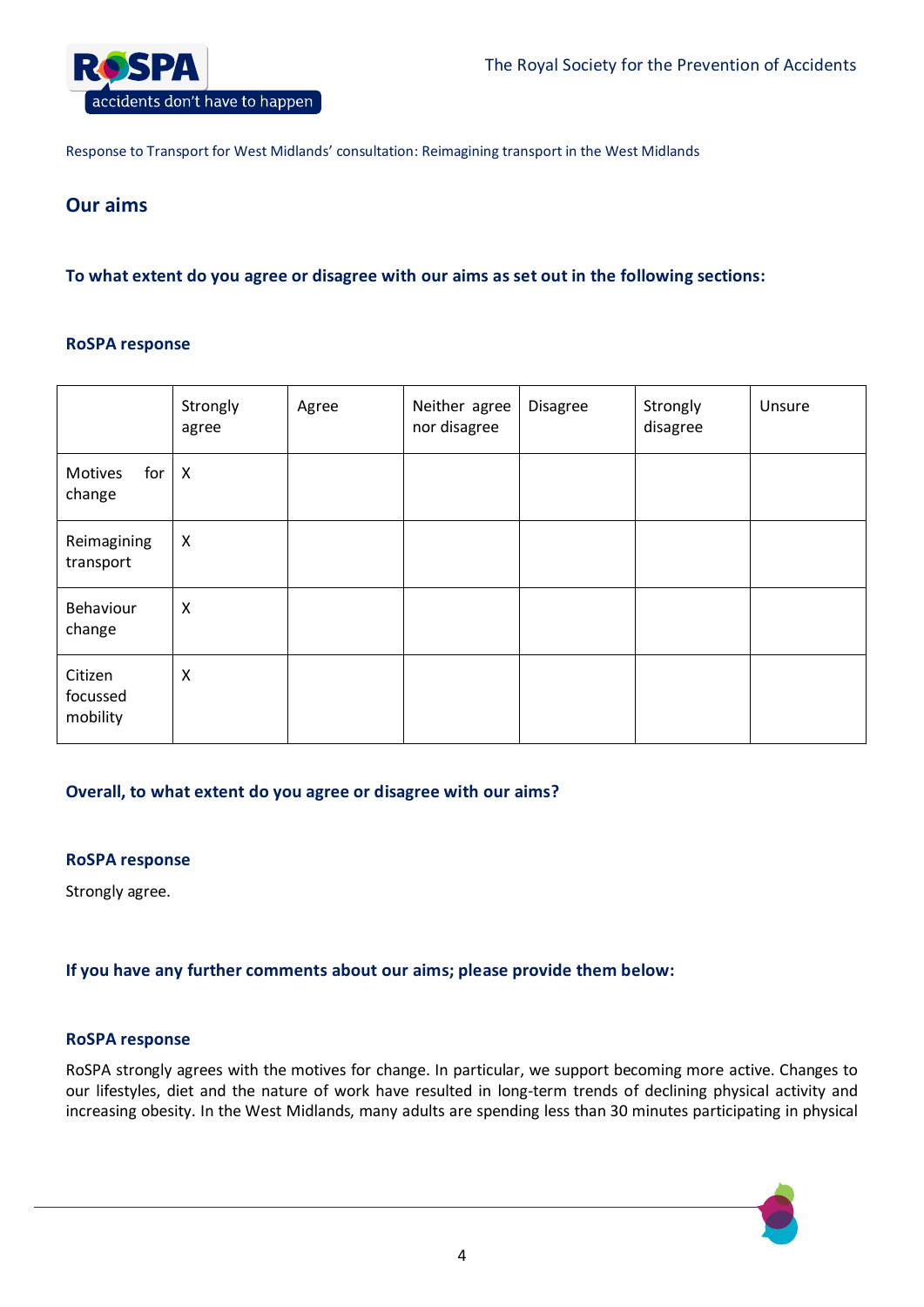

activity each week, far less than the recommended 150 minutes per week. The estimated cost to the region's economy is about £147m a year.

One of the key areas for behaviour change is considering the transport mode we select to travel to work. Building exercise into our commute, or travelling to meetings and other sites is one of the easiest ways to build exercise into our lifestyle. If everyone in a town of 150,000 people walked for ten minutes or more per day, 31 lives a year would be saved, with a value of £30 million<sup>1</sup>. However, despite the health benefits of walking and the government's guidance on recommended physical activity, a recent report highlighted that four out of ten adults aged 40 to 60 do not achieve ten minutes of brisk walking over a period of a month<sup>2</sup>.

A shift to more cycling and walking can help to improve road safety and address air pollution by reducing traffic in the area, by reducing the number of vehicles that are on our roads at once, particularly in peak travel periods.

In terms of reimagining transport, RoSPA believes that the one of biggest changes in transport over the next 20 years will be the phasing out of petrol and diesel vehicles. New ultra low emission vehicles will be necessary to achieve the WMCA's target to reach net-zero emissions by 2041. Automated vehicles are also likely to have a role to play within this timeframe.

RoSPA is hopeful that during this period, more people will shift from private vehicle use to more sustainable travel modes such as walking and cycling where possible, with the use of public transport where necessary. We also expect that new forms of transport, such as micromobility, are likely to become more prevalent. The concept of 15-minute neighbourhoods will make cycling and walking more feasible for everyday activities, as access to key services will be improved.

The citizen focussed transport aim is also key. It is vital that those travelling in the West Midlands feel safe and that the transport options available are good for wellbeing, cost-effective and convenient if we are to change travel behaviours.

 $\overline{a}$ 

<https://www.gov.uk/government/news/6-million-adults-do-not-do-a-monthly-brisk-10-minute-walk?>

<sup>1</sup> Public Health England (2017) 'Working Together to Promote Active Travel**:** A briefing for local authorities' https://www.gov.uk/government/uploads/system/uploads/attachment\_data/file/523460/Working\_Together\_to\_Promote\_Active\_Travel A briefing for local authorities.pdf

<sup>&</sup>lt;sup>2</sup> Public Health England (2017) '6 million adults do not do a monthly brisk 10 minute walk'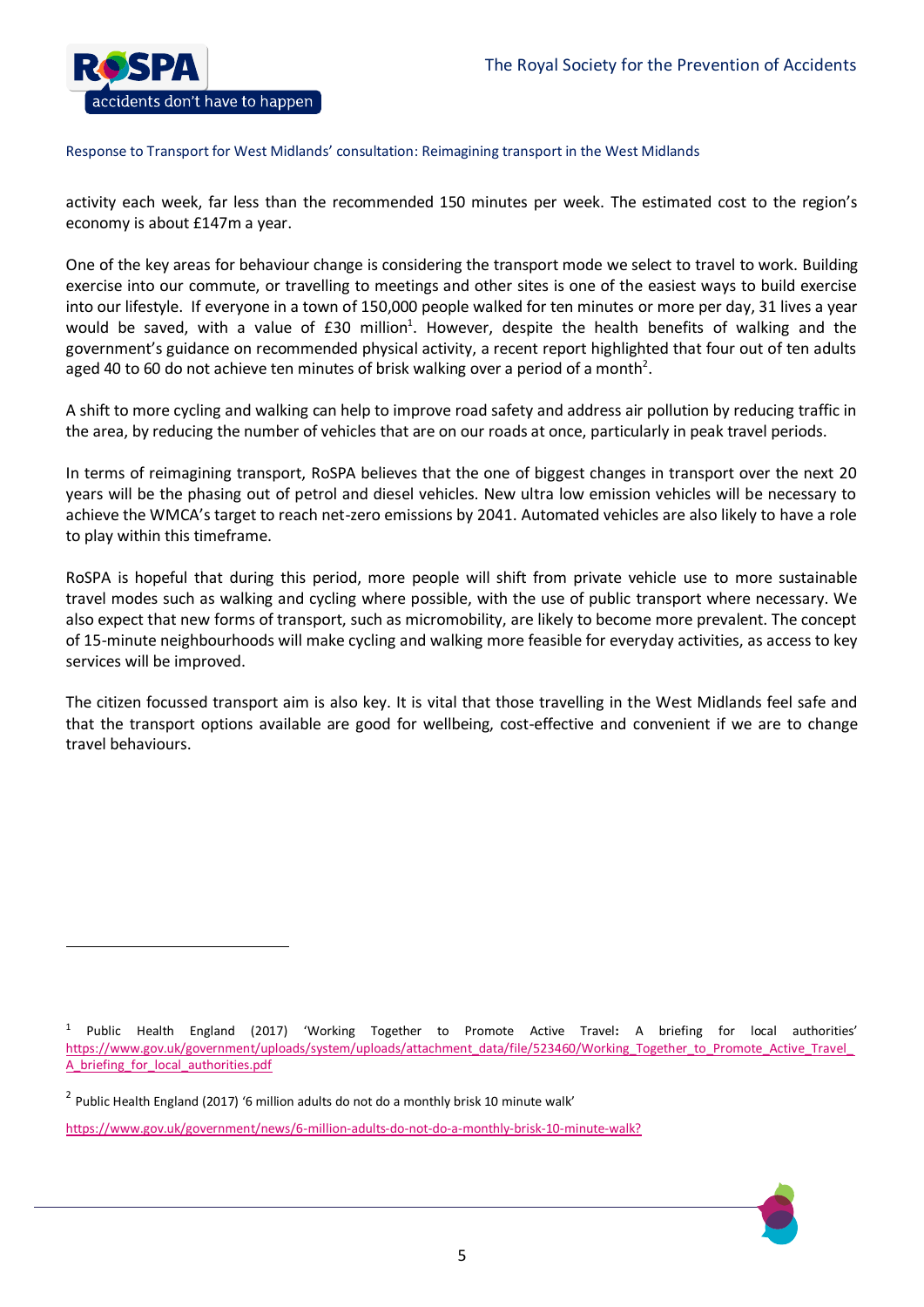

# **Our vision**

# **To what extent do you agree or disagree with our vision as set out in the following sections:**

#### **RoSPA response**

|                                                                                  | Strongly<br>agree         | Agree | Neither agree<br>nor disagree | <b>Disagree</b> | Strongly<br>disagree | Unsure |
|----------------------------------------------------------------------------------|---------------------------|-------|-------------------------------|-----------------|----------------------|--------|
| What<br>we<br>want<br>to<br>achieve<br>for<br>people of the<br>West<br>Midlands? | $\boldsymbol{\mathsf{X}}$ |       |                               |                 |                      |        |
| for<br>Vision<br>travel?                                                         | $\boldsymbol{\mathsf{X}}$ |       |                               |                 |                      |        |

# **Overall, to what extent do you agree or disagree with our vision?**

#### **RoSPA response**

Strongly agree.

# **If you have any further comments about our vision; please provide them below:**

#### **RoSPA response**

RoSPA strongly agrees with the proposed vision. In particular, we support delivering affordable and dependable travel services. It is essential that people have access to the safe, simple and reliable connections they need without having to own a car. We also support better quality of life and places, which will make streets safer and quieter, encouraging use of active travel modes such as cycling and walking. It will also allow people to enjoy more time outside.

We support the concept of 15-minute neighbourhoods within a 45-minute region. The vision is based on a combination of walking, wheeling and riding – travel options that require neither an expensive private vehicle or a full driving licence. This system will work better for the one in four households in the West Midlands who do not

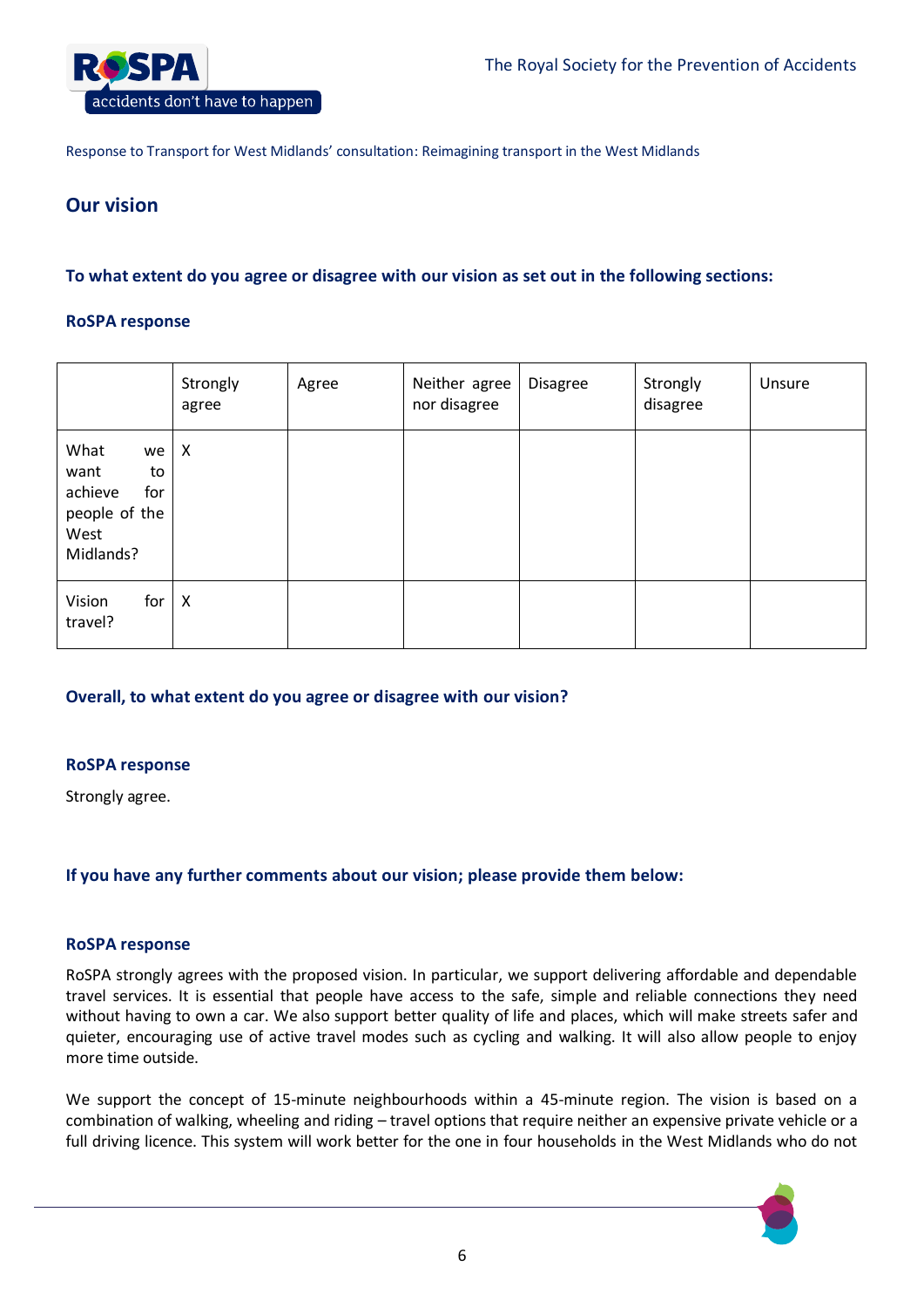

have access to a car. This will also help us to create more healthy and liveable communities. However, we must ensure that the cycling and walking infrastructure is in place to help people to make healthier choices about travel.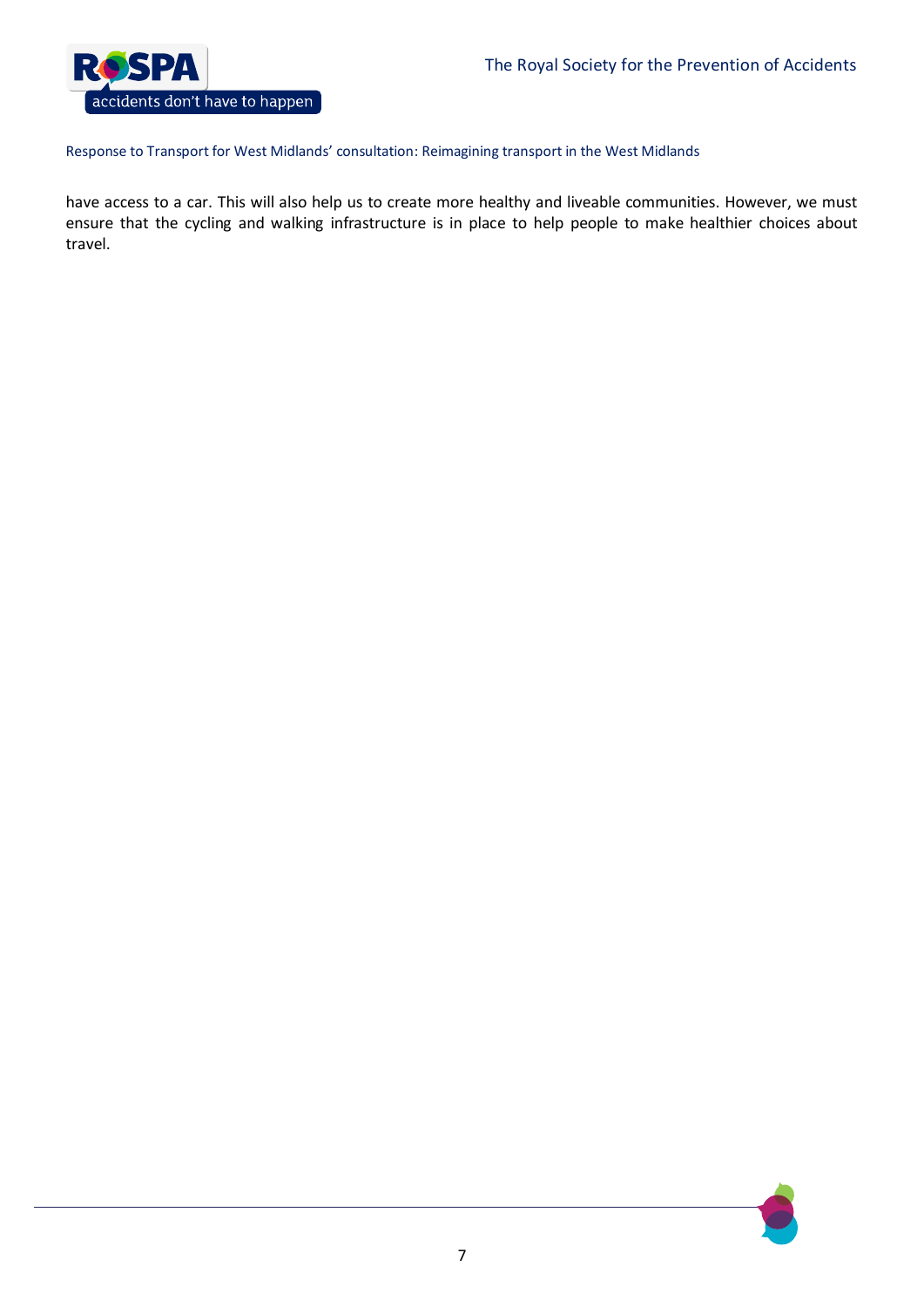

# **Our approach**

## **To what extent do you agree or disagree with our approach as set out in the following sections:**

#### **RoSPA response**

|                                                            | Strongly<br>agree         | Agree | Neither agree<br>nor disagree | Disagree | Strongly<br>disagree | Unsure |
|------------------------------------------------------------|---------------------------|-------|-------------------------------|----------|----------------------|--------|
| A plan that $X$<br>works for all<br>places?                |                           |       |                               |          |                      |        |
| long-term<br>A<br>that<br>plan<br>starts today?            | $\boldsymbol{X}$          |       |                               |          |                      |        |
| plan<br>to<br>A<br>avoid car-led<br>delivery?              | $\boldsymbol{\mathsf{X}}$ |       |                               |          |                      |        |
| A plan that<br>makes<br>an<br>impact?                      | $\mathsf{X}$              |       |                               |          |                      |        |
| dynamic<br>Α<br>plan in the<br>hands<br>of<br>communities? | $\boldsymbol{X}$          |       |                               |          |                      |        |
| A plan that<br>ensures a just<br>transition?               | $\mathsf{X}$              |       |                               |          |                      |        |

## **Overall, to what extent do you agree or disagree with our approach?**

#### **RoSPA response**

Strongly agree.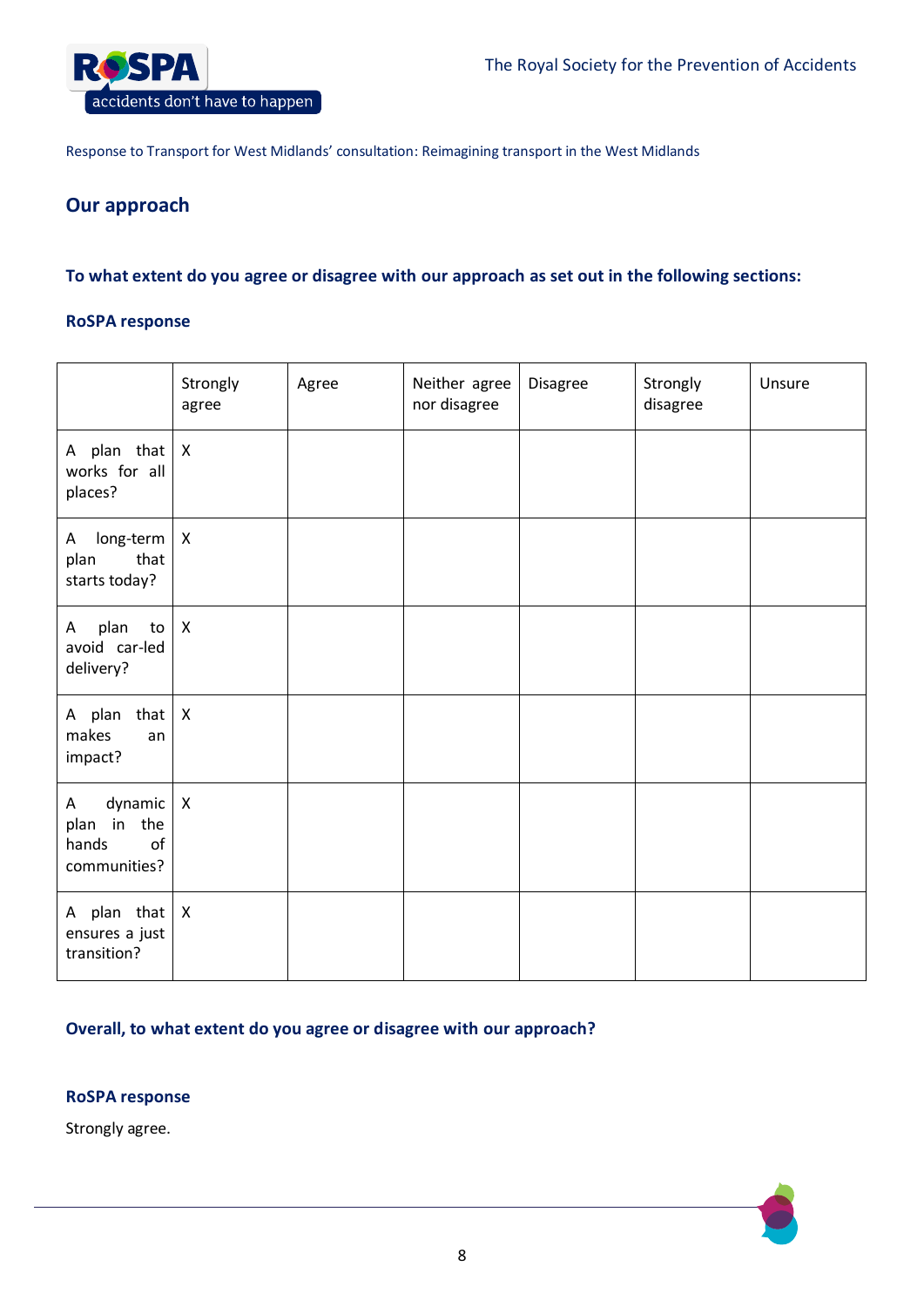

#### **If you have any further comments about our approach; please provide them below:**

#### **RoSPA response**

RoSPA agrees that a "one size fits all" approach to delivering the strategy is not appropriate, as spaces and places in the West Midlands are diverse- from cul-de-sacs to busy town centres and village streets. A range of solutions will need to be developed and tested, with engagement with local communities and businesses being an essential element of any new proposals as part of a citizen-focussed approach. We support the idea of area strategies, which will allow different solutions that work for the diverse environment. It also makes good sense to encourage collaboration to solve the problems in places that face similar challenges.

We also recognise that the document is a long-term plan, but that change must begin now, if we are to meet the Government and region's ambitious net zero targets. As the paper states, the switch to zero emission vehicles (ZEVs), whilst positive and important, will not deliver substantial reductions in carbon emissions until closer to that date and will not address our wider aims. Earlier behaviour change is essential for doing our bit to address the climate emergency. The suggestions included in the paper, such as avoiding unnecessary travel through digital connectivity and driving more efficiently and in an eco-friendly are changes that can begin now with a view to more radical changes in how places are set up in the longer term. The shift to hybrid and remote working as a result of the pandemic has accelerated some of these patterns. However, we also recognise that the pandemic has led to changes in travel behaviours, and that the advice to avoid public transport and social distance earlier in the pandemic may mean that people choose not to use public transport, such as bus and rail, for some time to come. Data suggests that car travel is returning to pre-pandemic levels more quickly than bus and rail travel. We agree that a 'car-led recovery' from the pandemic must be avoided and a plan should be formed to prevent this.

The plan also recognises that it is not only the transport options made available to people that will lead to success- people will be required to change their behaviour and make healthier and more environmentally friendly choices about travel. We agree with the approach proposed, in which the way that the transport system is governed will be vital to provide options and support people to change behaviour, focussing on investing in measures that support better access and managing demand.

Finally, we support the approach that the plan should result in a just transition. RoSPA agrees that we need to help people access what they need without needing a driving licence and having to own an expensive vehicle.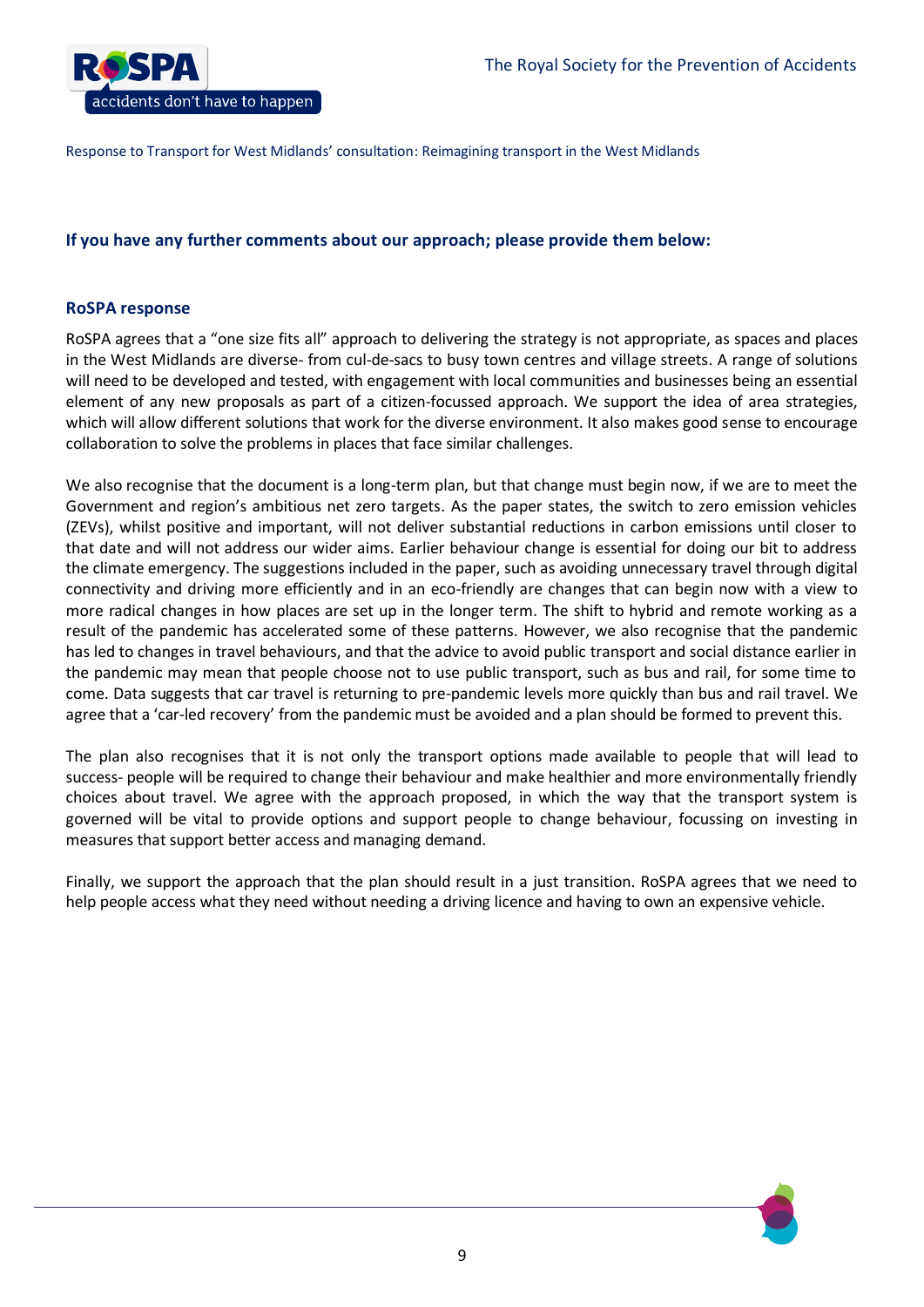

# **Our actions**

## **To what extent do you agree or disagree with our actions as set out in the following sections:**

#### **RoSPA response**

|                                                                  | Strongly<br>agree         | Agree | Neither agree<br>nor disagree | Disagree | Strongly<br>disagree | Unsure |
|------------------------------------------------------------------|---------------------------|-------|-------------------------------|----------|----------------------|--------|
| Behaviour<br>change<br>for<br>the better?                        | $\boldsymbol{\mathsf{X}}$ |       |                               |          |                      |        |
| Growth that<br>helps<br>everyone?                                | $\boldsymbol{\mathsf{X}}$ |       |                               |          |                      |        |
| Safer streets<br>to walk and<br>wheel?                           | $\mathsf{X}$              |       |                               |          |                      |        |
| Public<br>transport that<br>connects<br>people<br>and<br>places? | $\boldsymbol{\mathsf{X}}$ |       |                               |          |                      |        |
| resilient<br>A<br>transport<br>network?                          | $\boldsymbol{\mathsf{X}}$ |       |                               |          |                      |        |
| Delivering<br>$\mathsf{a}$<br>green<br>revolution?               | $\boldsymbol{\mathsf{X}}$ |       |                               |          |                      |        |

# **Overall, to what extent do you agree or disagree with our actions?**

#### **RoSPA response**

Strongly agree.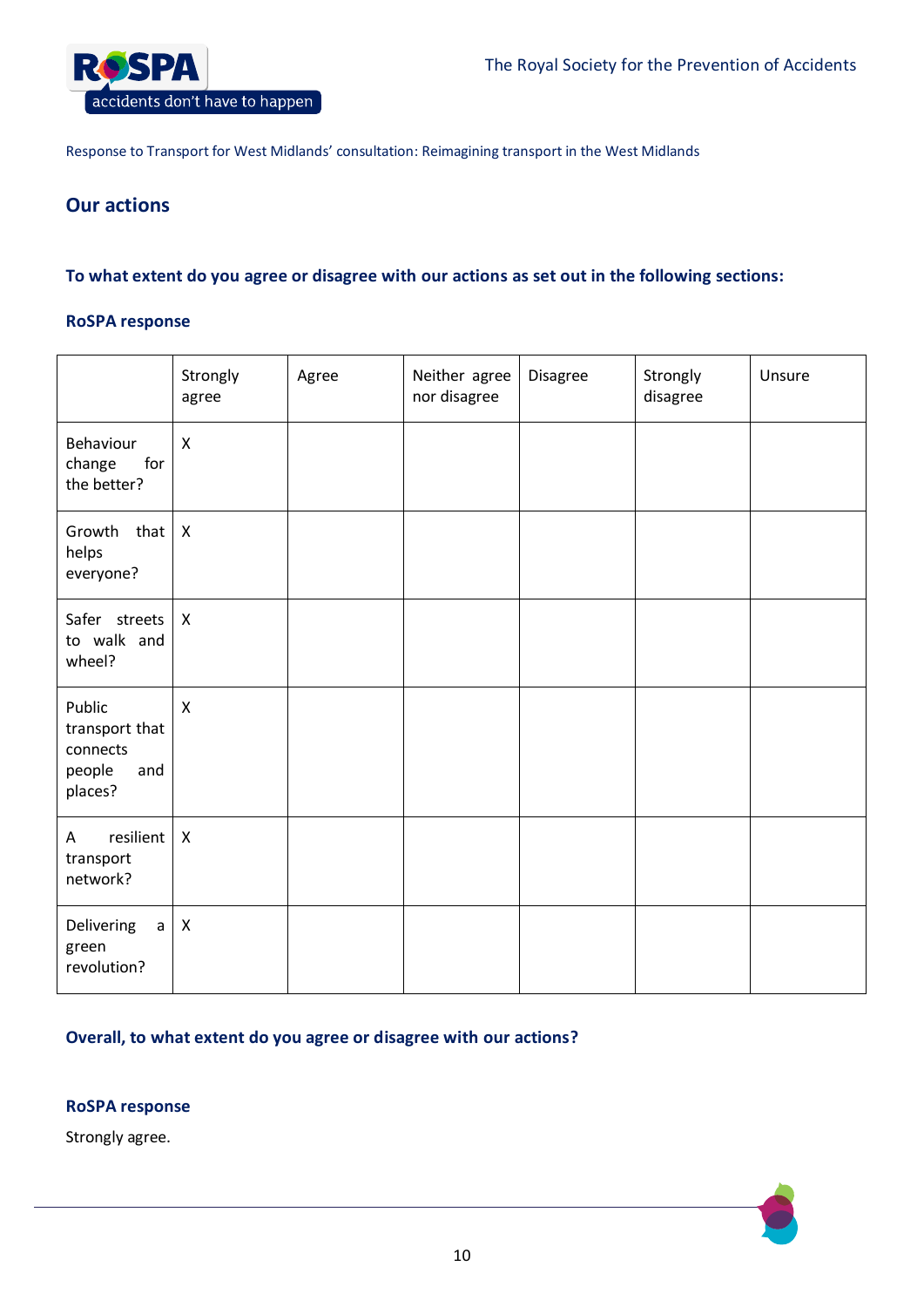

#### **If you have any further comments about our actions; please provide them below:**

#### **RoSPA response**

RoSPA agrees that behaviour change needs to be at the heart of the strategy, and that the actions taken can help to enable behaviour change. We support the approach for providing better information to make better travel choices, managing the transport network to promote behaviour change and building consensus and appetite for action on our streets, as engagement with the public and stakeholders will be an essential part of the design and delivery of a new transport strategy.

RoSPA also strongly supports the proposal for safer streets to walk and wheel, as we share the Government's target of half of journeys being walked and cycled in towns and cities by 2030. Walking, cycling and wheeling also have a part to play as part of longer journeys. Newer technologies, such as e-bikes and e-scooters make active travel modes more accessible for those who have mobility problems and are less able to walk or cycle. However, we know that perception of safety is a barrier to opting for active travel modes. Therefore, the appropriate infrastructure must be in place to enable people to make healthier choices. Educating users on how they can make journeys safely using new modes of transport will also be vital. These changes in behaviour will bring wider benefits such as a reduction in carbon emissions and improvements in local air quality, noise, safety and the local environment.

Public transport that connects people and places will also be important. As the paper states, a safe, convenient, affordable and accessible public transport system is essential for enabling people to travel beyond their local neighbourhood without a car. Finally, we agree that the strategy should involve a plan to deliver a green revolution, from shifting towards zero emission vehicles to making healthier choices about travel, opting for active travel modes.

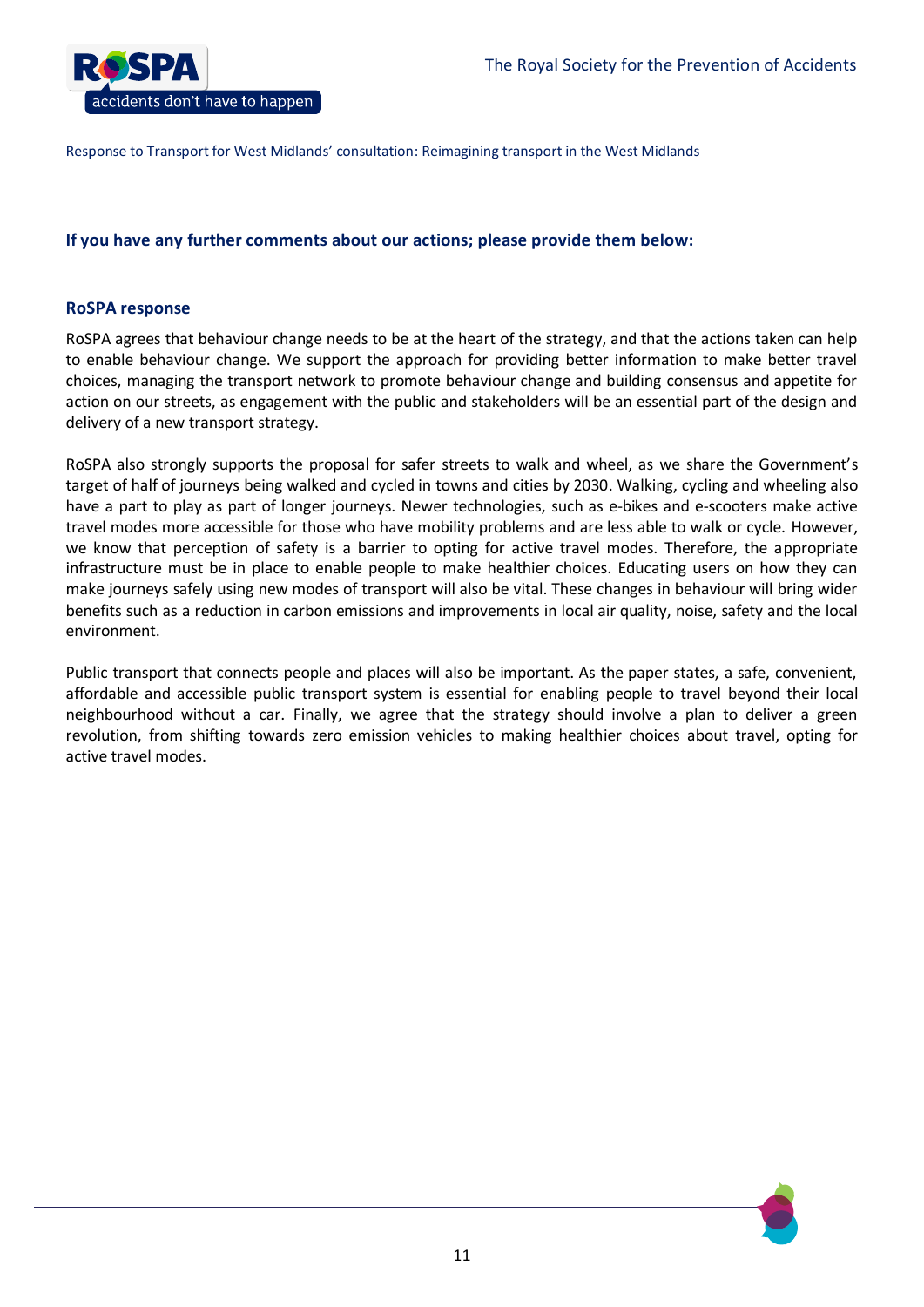

# **Our approach to implementation**

To what extent do you agree or disagree with our approach to implementation as set out in the following sections:

|                                                      | Strongly<br>agree | Agree | Neither agree<br>nor disagree | <b>Disagree</b> | Strongly<br>disagree | Unsure |
|------------------------------------------------------|-------------------|-------|-------------------------------|-----------------|----------------------|--------|
| Sustainability<br>throughout plan<br>implementation? | X                 |       |                               |                 |                      |        |
| Prioritising<br>and<br>resourcing<br>our<br>efforts? | X                 |       |                               |                 |                      |        |

# **Overall, to what extent do you agree or disagree with our approach to implementation?**

#### **RoSPA response**

Strongly agree.

**If you have any further comments about our approach to implementation; please provide them below:**

#### **RoSPA response**

RoSPA has no further comments.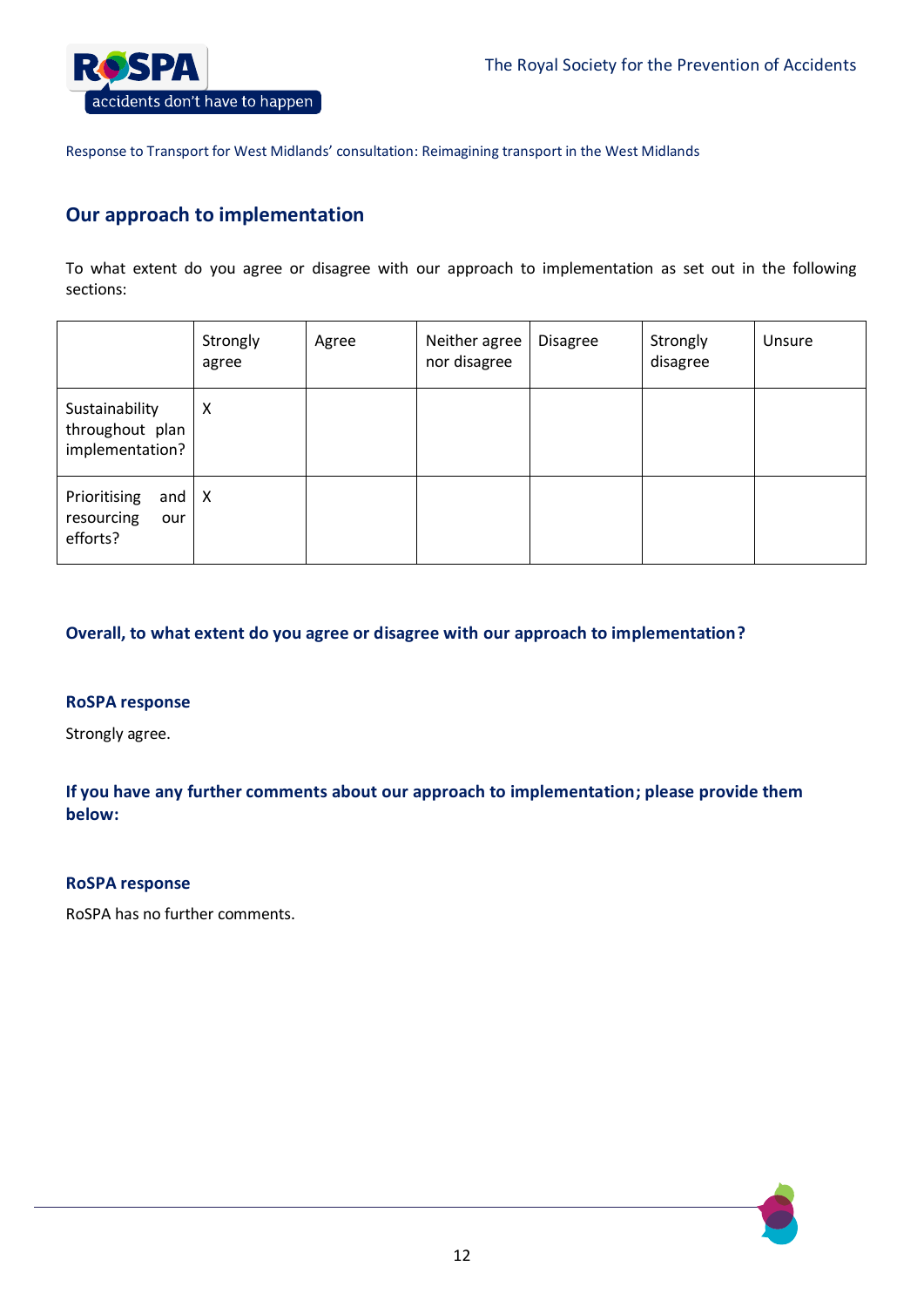

# **Integrated Sustainability Appraisal and Habitats Regulation Assessment**

We have completed a draft Integrated Sustainability Appraisal (ISA) to assess the draft core strategy and to form the basis for assessment of future components of the LTP. The role of the ISA is to assess the extent to which the emerging LTP policies will help or hinder the achievement of wider environmental, economic and social objectives.

**We welcome your views on this, please add any comments below:**

#### **RoSPA response**

RoSPA is not in a position to comment.

**We have also completed a draft Habitats Regulation Assessment (HRA). The HRA is the process by which WMCA as a "competent authority" are legally required to assess the potential impacts of plans (including the LTP) on particular internationally important sites designated for their nature conservation value.**

**We welcome your views on this, please add any comments below:**

#### **RoSPA response**

RoSPA is not in a position to comment.